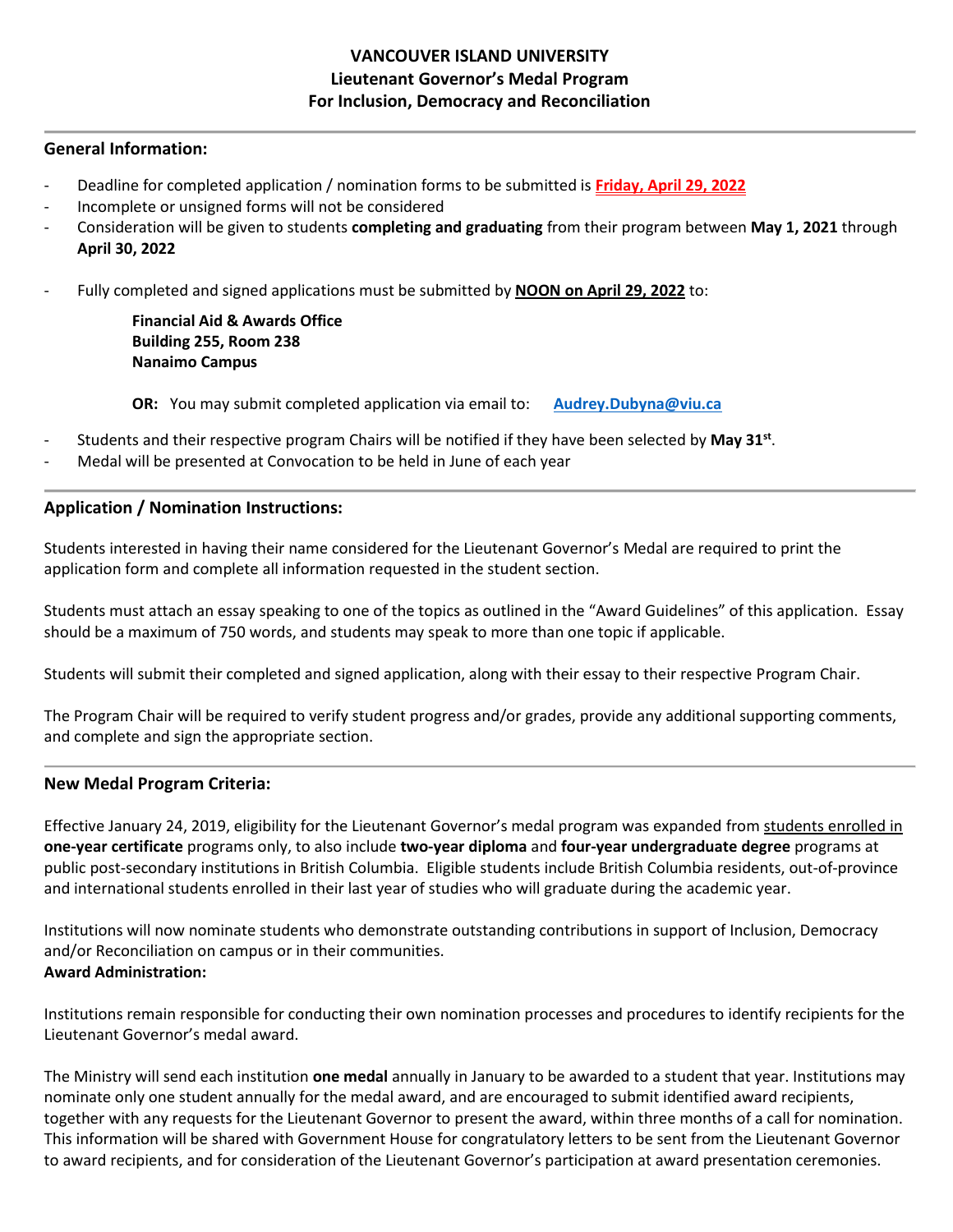## **Award Guidelines:**

The Lieutenant Governor's medal program is a prestigious badge of recognition for recipients granted for outstanding contributions in support of Inclusion, Democracy, and/or Reconciliation. While academic excellence and community contributions were determining criteria for the award in years past, institutions may now nominate students for contributions made that demonstrate any one of these three award criteria.

## **Inclusion:**

Inclusion and Diversity are sources of strength and at the heart of the success of B.C. communities. This award criterion recognizes students who have promoted diversity and inclusion on campus or in their community. Students must demonstrate strong collaboration and unifying efforts, through the promotion and display of tolerance, and respect for others. Institutions may wish to consider the significance, impact and outcome of a student's contribution, and the personal example set by the student, when making nominations under this category.

## *Examples:*

- A student may be recognized for their work in building community through the organization and coordination of events, activities, or services, that contribute to a more welcoming and supportive environment on campus, OR
- A student may be recognized for their work organizing a community response to an act of intolerance.

#### **Democracy:**

This criterion recognizes students who have strengthened democracy through civic engagement or the advancement of human rights. Students must demonstrate recognition of the fundamental rights and dignity of all persons at a local, national, or global level. Institutions may wish to consider the significance, impact and outcome of a student's contribution, and the personal example set by the student, when making nominations under this category.

It is important to note that the Lieutenant Governor's medal program for Inclusion, Democracy, and Reconciliation is a nonpartisan award. Activities directly tied to or coordinated by a political party or movement are not considered grounds for nomination.

#### *Examples:*

- A student may be recognized for their contribution to student governance or promoting social change and public discourse on campus, in their community or online, OR
- A student may be recognized who has supported, advocated, or empowered minority rights and/or the most vulnerable in society such as those with mental health or addiction challenges, the homeless, new immigrant youth, or refugees.

#### **Reconciliation:**

In 2015, the Truth and Reconciliation Commission of Canada urgently called Canadians to take action to transform society by establishing a renewed relationship with indigenous peoples.

This criterion recognizes students who have answered this call to Reconciliation and are undertaking important efforts to heal their communities. Institutions may wish to consider the significance, impact and outcome of a student's contribution, and the personal example set by the student, when making nominations under this category.

#### *Examples:*

- A student may be recognized for their collaboration with a local Indigenous community to start a for-profit business where proceeds support programming for indigenous women.
- A student may be recognized for teaching indigenous ways of knowing and doing (an indigenous language, law, dance, or another custom) to other students.

In granting this award, institutions may also give consideration to students who have overcome significant personal challenges and/or may be members of historically disadvantaged groups that face sociocultural barriers to full participation in BC society. For example: single mothers, members of the LGBTQ+ and two-spirit students, or students with refugee status.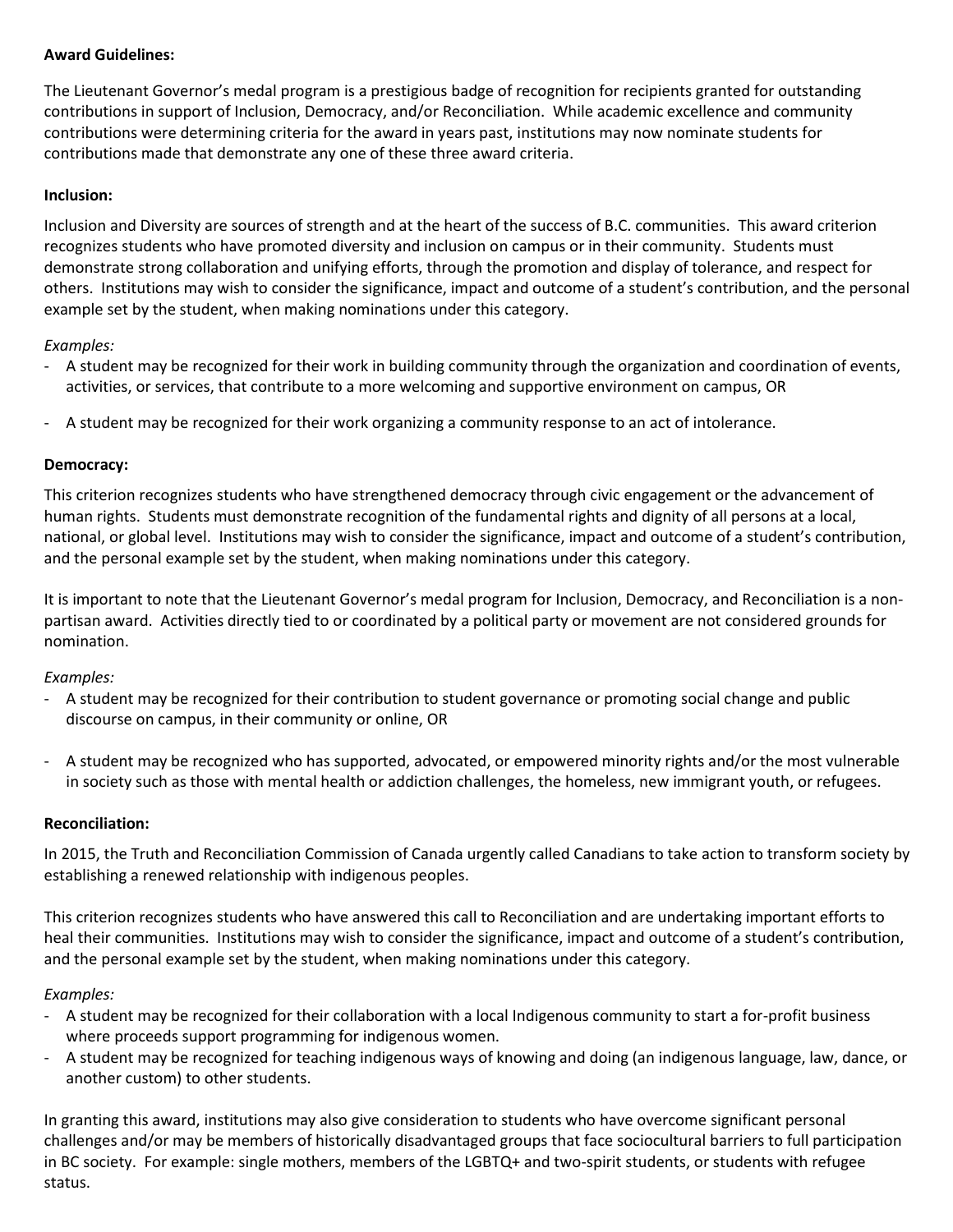| To be completed by Program Chair:                                                                                                                               |           |      |  |  |  |
|-----------------------------------------------------------------------------------------------------------------------------------------------------------------|-----------|------|--|--|--|
|                                                                                                                                                                 |           |      |  |  |  |
| We are nominating this student based on their commitment and/or involvement under the $\Box$ Inclusion, $\Box$<br>Democracy, or $\Box$ Reconciliation category. |           |      |  |  |  |
|                                                                                                                                                                 |           |      |  |  |  |
|                                                                                                                                                                 |           |      |  |  |  |
| Additional relevant information: (Attach up to two additional pages if necessary).                                                                              |           |      |  |  |  |
|                                                                                                                                                                 |           |      |  |  |  |
|                                                                                                                                                                 |           |      |  |  |  |
|                                                                                                                                                                 |           |      |  |  |  |
|                                                                                                                                                                 |           |      |  |  |  |
|                                                                                                                                                                 |           |      |  |  |  |
|                                                                                                                                                                 |           |      |  |  |  |
|                                                                                                                                                                 |           |      |  |  |  |
|                                                                                                                                                                 |           |      |  |  |  |
|                                                                                                                                                                 |           |      |  |  |  |
|                                                                                                                                                                 |           |      |  |  |  |
|                                                                                                                                                                 |           |      |  |  |  |
|                                                                                                                                                                 |           |      |  |  |  |
|                                                                                                                                                                 |           |      |  |  |  |
| Program Chair Name                                                                                                                                              | Signature | Date |  |  |  |